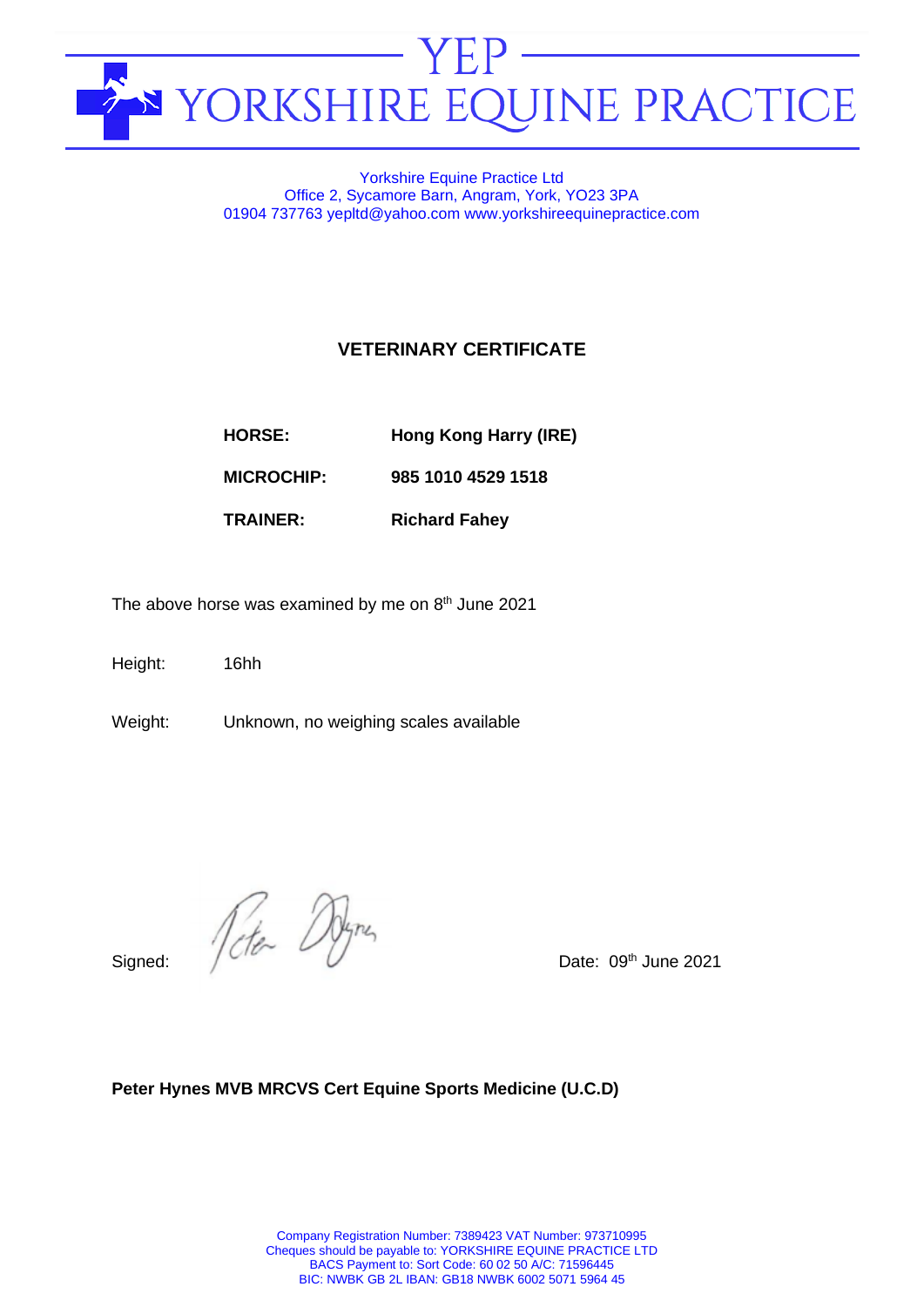# **CERTIFICATE OF VETERINARY EXAMINATION OF A HORSE ON BEHALF** The British Equine Veterinary Association

# **OF A PROSPECTIVE PURCHASER**

The notes A to G appear on subsequent sections of this certificate

# **THIS IS TO CERTIFY THAT ON BEHALF OF:**

**Name & Address:** Goffs UK, Goffs Uk,, Sandall Beat Rd,, Doncaster,, DN2 6JP,

# **I HAVE EXAMINED THE HORSE DESCRIBED BELOW, THE PROPERTY OF:**

**Name & Address:** Mr R Fahey, Musley Bank, Malton, North Yorkshire YO176TD

# **THE HORSE WAS PRESENTED BY:**

**Name:** Callum Pittenburgh

**At:** (Place of examination) Musley Bank, Malton, N Yorks YO176TD **On:** (Date & Time) 06/06/2021 15:00

# **DESCRIPTION OF THE HORSE (See Note A)**

**NAME of horse (or breeding)** Hong Kong Harry

**BREED or TYPE** Thoroughbred

**COLOUR** Chestnut

**SEX**

Gelding

## **AGE by documentation: (See Note B)**

4

**Dentition consistent with an APPROXIMATE AGE or AGE RANGE of: (See Note B)** 4 - 4 Years

## **Passport Number(s):** 372Ire45291518T

**Microchip Number:** 985101045291518

### **STAGE OF THE EXAMINATION (See Note C)**

During the third stage of my examination the horse was (state type of exercise): Ridden

### **ADDITIONAL PROCEDURES (See Note D)**

The following specialised diagnostic techniques were undertaken: Radiographs of all joints. Endoscopy of upper airway

No additional report appended

Flexion tests were performed on the following limbs: ALL FOUR LIMBS

Trotting on a small diameter circle on a firm surface was NOT PERFORMED

The reason for trotting on a small diameter circle being omitted: Not suitable for a tb racehorse

A blood sample was taken from the horse during the examination (for medication analysis if required).

### **DECLARATION OF PRIOR KNOWLEDGE OF THIS HORSE'S CLINICAL HISTORY (See Note E)**

To the best of my knowledge and belief:

1) The seller (or the selling agent) IS a client of my veterinary practice

2) The horse HAS previously been attended by me or my veterinary practice.

3) The horse's veterinary history known to me DOES NOT increase the risk of purchase.

This certificate is supported by: The Royal College of Veterinary Surgeons The Veterinary Council of Ireland Veterinary Ireland

> Certificate No: EPPE-0015855-2021 Page 1 of 3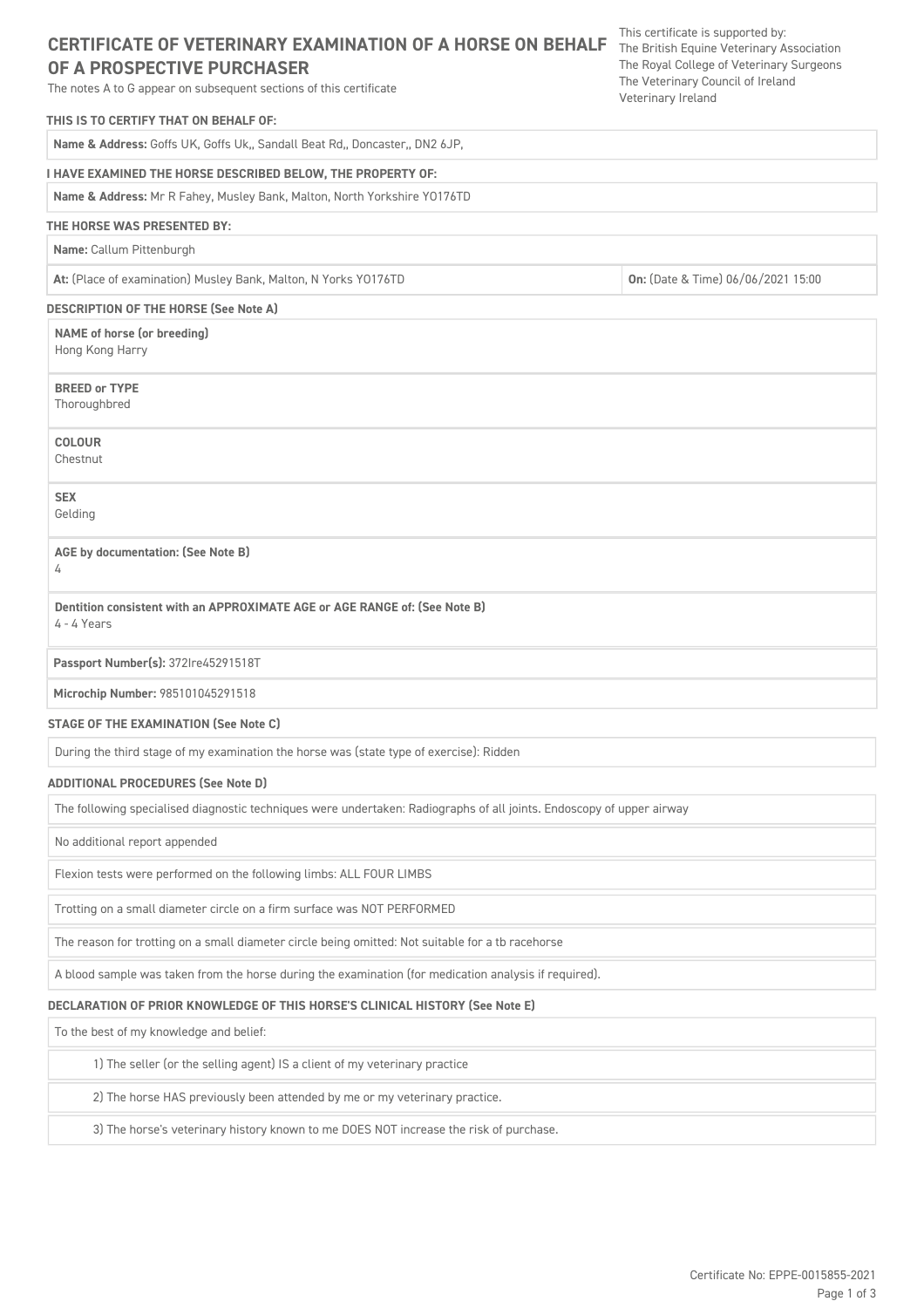### **REPORT OF RELEVANT CLINICAL FINDINGS AND/OR HISTORY**

Bright alert and in excellent condition. Heart and eyes within normal limits. Small sarcoid like lesion on right thigh. Slightly flat fore feet. Left fore fetlock mildly effused. He had a non painful splint on the outside of his right fore cannon. He was sound at walk. He had a quick 'shuffley' action at trot. He resented flexion of both forelimbs, gait was unchaged post flexion test. He was mildly positive to flexion of his left hind pre strenuous exercise. He moved well at his faster paces.. No abnormal respiratory noise was heard during strenuous exercise.

Moved better post exercise, no resentment to flexion of forelimbs ano change to gait. Left hind flexion test less of a reaction post exercise.

Full set of radiographs and a videoendoscope are in the repository. This horse has had no surgeries reported.

| INSURANCE                | Where possible and if required, the prospective purchaser is advised to confirm that they are able to obtain suitable<br>linsurance cover before purchasing the horse.                                                 |
|--------------------------|------------------------------------------------------------------------------------------------------------------------------------------------------------------------------------------------------------------------|
| <b>SELLER'S WARRANTY</b> | The prospective purchaser should consider obtaining a warranty from the seller with respect to vices, previous<br>conditions or surgery and other significant information before purchasing the horse. (See note $F$ ) |

**OPINION OF THE EXAMINING VETERINARY SURGEON (See Note G)**

**In my opinion, on the balance of probabilities, the conditions reported above DO NOT prejudice this horse's suitability for purchase to be used for Racing.**

**Veterinary Surgeon's Signature:** 

Peter Hynes

**Date of Signature:** 07/06/2021

**Veterinary Surgeon's Name:** Peter Hynes

**Address:** Office 2,, Sycamore Barn,, Angram,, York, YO233PA